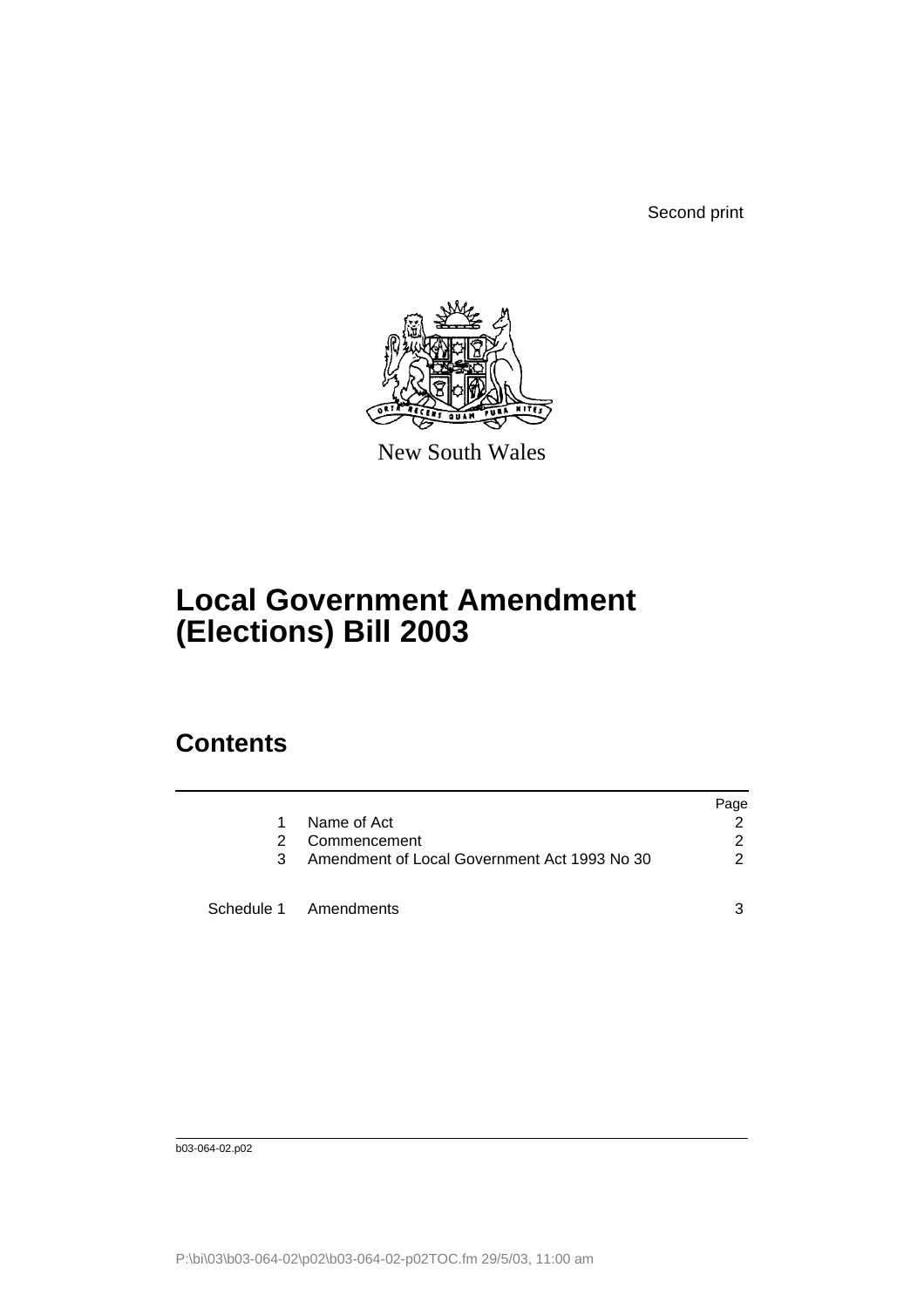**Contents** 

Page

Contents page 2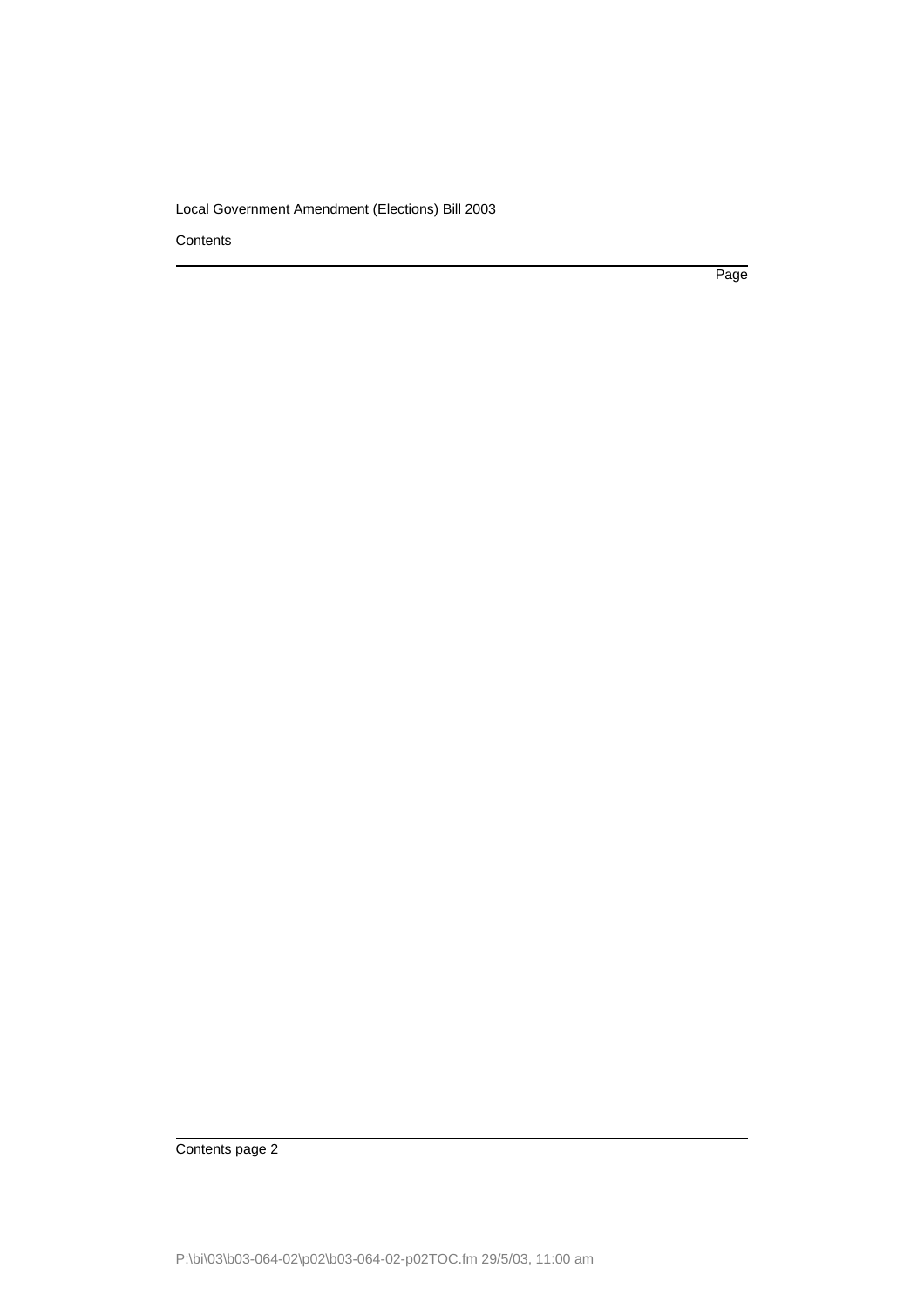*This PUBLIC BILL, originated in the LEGISLATIVE ASSEMBLY and, having this day passed, is now ready for presentation to the LEGISLATIVE COUNCIL for its concurrence.*

> *Clerk of the Legislative Assembly. Legislative Assembly,*



New South Wales

## **Local Government Amendment (Elections) Bill 2003**

Act No , 2003

An Act to amend the *Local Government Act 1993* with respect to the ordinary election of councillors and other persons to civic office; to facilitate a decrease in the number of councillors of a council; and for other purposes.

*EXAMINED*

*Chairman of Committees*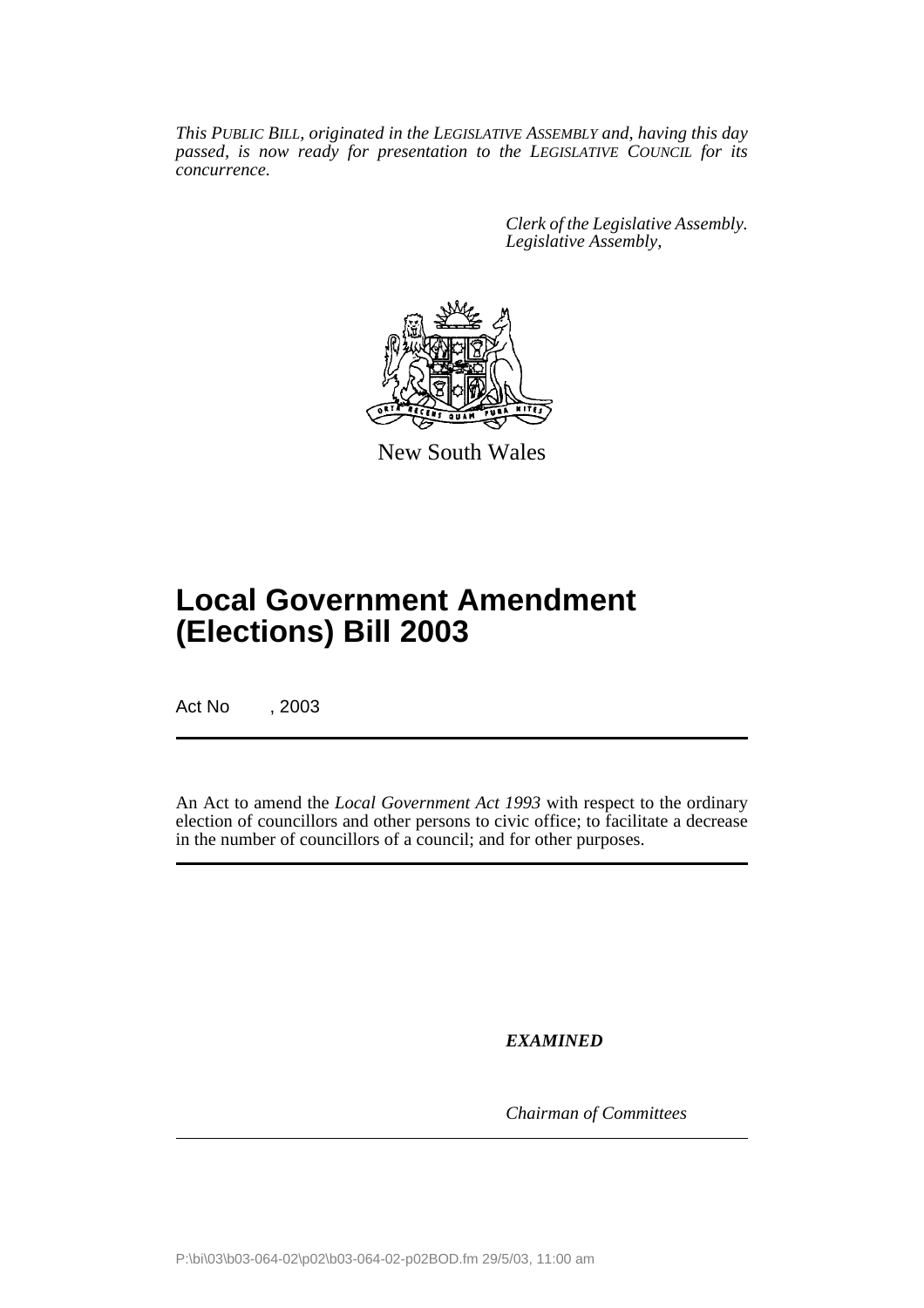<span id="page-3-2"></span><span id="page-3-1"></span><span id="page-3-0"></span>

| The Legislature of New South Wales enacts: |                                                                              |                |
|--------------------------------------------|------------------------------------------------------------------------------|----------------|
|                                            | Name of Act                                                                  | 2              |
|                                            | This Act is the <i>Local Government Amendment (Elections) Act 2003</i> .     | 3              |
| 2                                          | <b>Commencement</b>                                                          | $\overline{4}$ |
|                                            | This Act commences on a day or days to be appointed by<br>proclamation.      | 5<br>6         |
| 3                                          | Amendment of Local Government Act 1993 No 30                                 | $\overline{7}$ |
|                                            | The <i>Local Government Act 1993</i> is amended as set out in<br>Schedule 1. | 8<br>9         |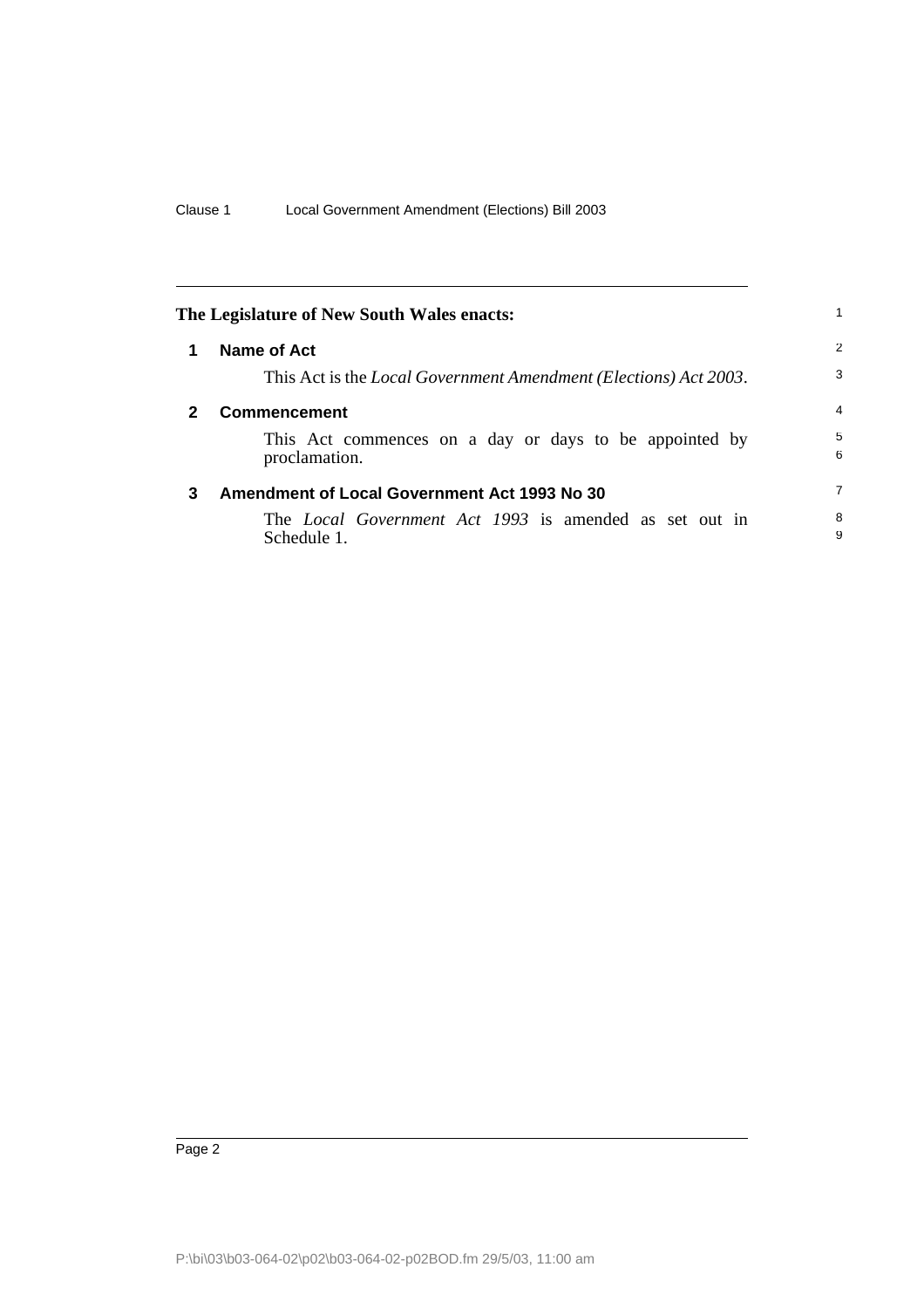Amendments Schedule 1

 $\bar{\bar{z}}$ 

<span id="page-4-0"></span>

| <b>Schedule 1 Amendments</b><br>(Section 3) |                                                                                                                                                                                          |             |  |  |
|---------------------------------------------|------------------------------------------------------------------------------------------------------------------------------------------------------------------------------------------|-------------|--|--|
| $[1]$                                       | Section 287 When is an ordinary election of councillors held?                                                                                                                            | 3           |  |  |
|                                             | Omit section 287 (1). Insert instead:                                                                                                                                                    | 4           |  |  |
|                                             | (1)<br>An ordinary election of the councillors for an area is to be held<br>on the fourth Saturday of March 2004 and on the fourth<br>Saturday of March in every fourth year after 2004. | 5<br>6<br>7 |  |  |
| [2]                                         | Section 290 When is an election of a mayor by the councillors to<br>be held?                                                                                                             | 8<br>9      |  |  |
|                                             | Omit "September" from section 290 (1) (b). Insert instead "March".                                                                                                                       | 10          |  |  |
| $[3]$                                       | <b>Section 294 Dispensing with by-elections</b>                                                                                                                                          | 11          |  |  |
|                                             | Omit "1 January" from section 294 (1). Insert instead "1 April".                                                                                                                         | 12          |  |  |
| [4]                                         | Section 449 Returns disclosing interests of councillors and<br>designated persons                                                                                                        | 13<br>14    |  |  |
|                                             | Omit "in the previous year" from section 449 (2).                                                                                                                                        | 15          |  |  |
|                                             | Insert instead "in that year or the previous year".                                                                                                                                      | 16          |  |  |
| [5]                                         | Schedule 8 Savings, transitional and other provisions consequent<br>on the enactment of other Acts                                                                                       | 17<br>18    |  |  |
|                                             | Insert at the end of clause $1(1)$ :                                                                                                                                                     | 19          |  |  |
|                                             | Local Government Amendment (Elections) Act 2003                                                                                                                                          | 20          |  |  |
| [6]                                         | Schedule 8, clause 60                                                                                                                                                                    | 21          |  |  |
|                                             | Omit "7 September 2003" wherever occurring in clause 60 (2) and (3).                                                                                                                     | 22          |  |  |
|                                             | Insert instead "21 March 2004".                                                                                                                                                          | 23          |  |  |
| $[7]$                                       | Schedule 8, clause 60 (8) (a) and (b)                                                                                                                                                    | 24          |  |  |
|                                             | Omit "1 August 2003" wherever occurring.                                                                                                                                                 | 25          |  |  |
|                                             | Insert instead "1 September 2003".                                                                                                                                                       | 26          |  |  |
| [8]                                         | Schedule 8, clause 60 (8) (b)                                                                                                                                                            | 27          |  |  |
|                                             | Omit "8 August 2003". Insert instead "1 November 2003".                                                                                                                                  | 28          |  |  |

Page 3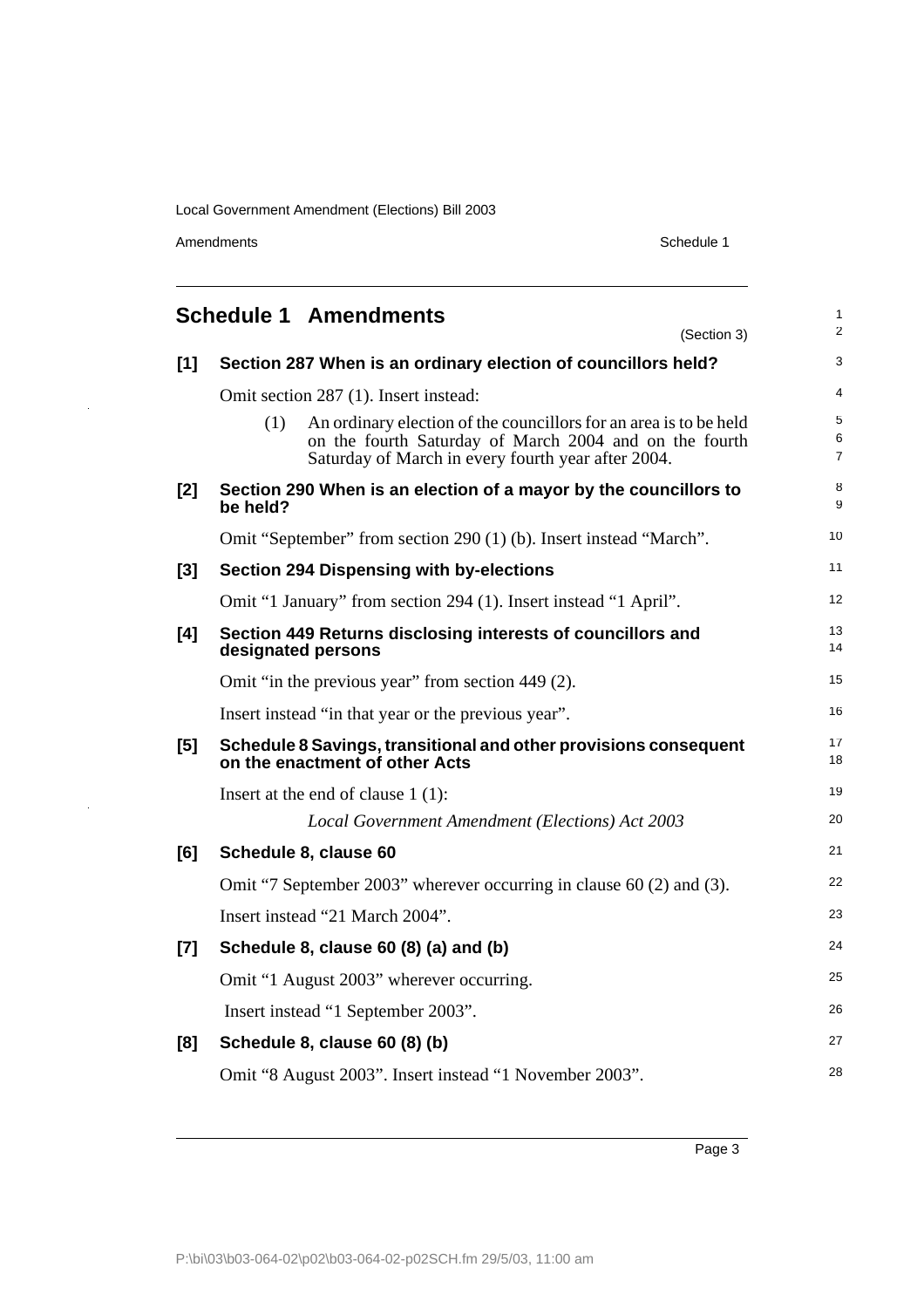Schedule 1 Amendments

| [9]    | Schedule 8, clause 60 (8)                                                                                                                                                                                                                                                | 1                          |
|--------|--------------------------------------------------------------------------------------------------------------------------------------------------------------------------------------------------------------------------------------------------------------------------|----------------------------|
|        | Omit "14 September 2003". Insert instead "28 March 2004".                                                                                                                                                                                                                | $\overline{c}$             |
| $[10]$ | Schedule 8, clause 60 (9)                                                                                                                                                                                                                                                | 3                          |
|        | Omit "13 September 2003". Insert instead "27 March 2004".                                                                                                                                                                                                                | 4                          |
| $[11]$ | Schedule 8, clause 60 (9) (b)                                                                                                                                                                                                                                            | 5                          |
|        | Omit "1 August 2003". Insert instead "1 September 2003".                                                                                                                                                                                                                 | 6                          |
| $[12]$ | Schedule 8, clause 60 (9) (b)                                                                                                                                                                                                                                            | 7                          |
|        | Omit "8 August 2003". Insert instead "1 November 2003".                                                                                                                                                                                                                  | 8                          |
| $[13]$ | Schedule 8, clause 60 (9) (c)                                                                                                                                                                                                                                            | 9                          |
|        | Omit "8 August 2003". Insert instead "1 November 2003".                                                                                                                                                                                                                  |                            |
| $[14]$ | Schedule 8, clause 61 (a)                                                                                                                                                                                                                                                | 11                         |
|        | Omit "6 September 2003". Insert instead "20 March 2004".                                                                                                                                                                                                                 |                            |
| $[15]$ | <b>Schedule 8</b>                                                                                                                                                                                                                                                        | 13                         |
|        | Insert at the end of Schedule 8 with appropriate Part and clause numbers:                                                                                                                                                                                                | 14                         |
|        | <b>Part</b><br><b>Provisions consequent on the</b>                                                                                                                                                                                                                       | 15                         |
|        | enactment of the Local Government<br><b>Amendment (Elections) Act 2003</b>                                                                                                                                                                                               | 16<br>17                   |
|        | Interpretation                                                                                                                                                                                                                                                           | 18                         |
|        | In this Part, if the ordinary election proposed to be held on<br>Saturday 27 March 2004 is, pursuant to an order under section<br>288, held on a subsequent Saturday, a reference to Saturday<br>27 March 2004 is taken to be a reference to the subsequent<br>Saturday. | 19<br>20<br>21<br>22<br>23 |
|        | Term of office—mayors and deputy mayors                                                                                                                                                                                                                                  | 24                         |
|        | (1)<br>This clause applies to:<br>(a)<br>a mayor, and                                                                                                                                                                                                                    | 25<br>26                   |
|        |                                                                                                                                                                                                                                                                          |                            |

l,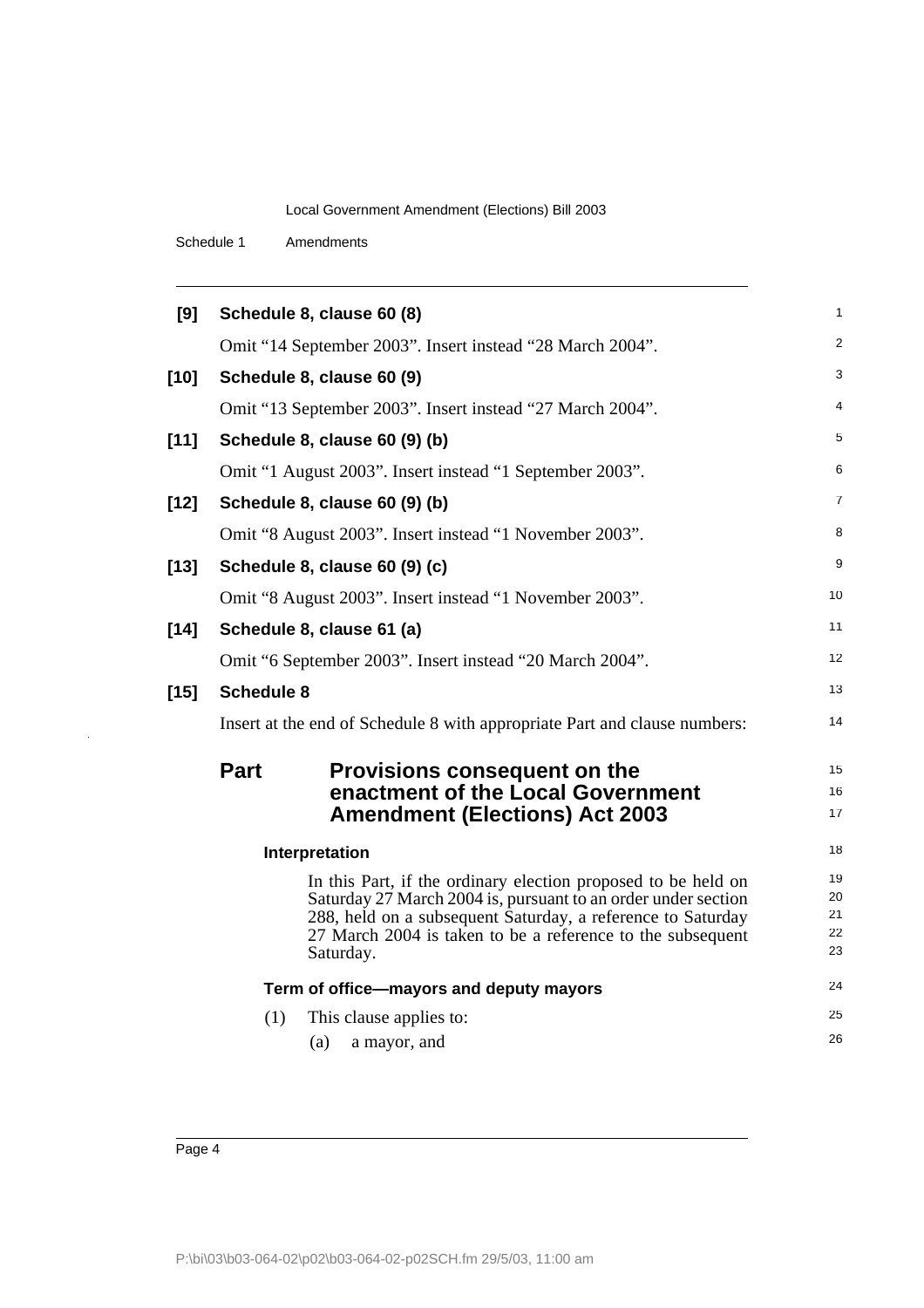Amendments Schedule 1

|     | (b)                                                                | a deputy mayor who, under section 231 (2), is elected<br>for the mayoral term,                                     | 1<br>2   |
|-----|--------------------------------------------------------------------|--------------------------------------------------------------------------------------------------------------------|----------|
|     | 2003.                                                              | who holds office immediately before Saturday 13 September                                                          | 3<br>4   |
| (2) | In relation to a person to whom this clause applies:               |                                                                                                                    | 5        |
|     | (a)                                                                | the person's term of office is extended to the day on                                                              | 6        |
|     |                                                                    | which the mayor's successor is declared to be elected to                                                           | 7<br>8   |
|     |                                                                    | the office of mayor following the election to be held on<br>Saturday 27 March 2004, and                            | 9        |
|     | (b)                                                                | the person's office does not become vacant until the                                                               | 10       |
|     |                                                                    | expiration of the term, as extended by paragraph (a),                                                              | 11<br>12 |
|     |                                                                    | unless a casual vacancy occurs in the person's office on<br>or after Saturday 13 September 2003 and before the day | 13       |
|     |                                                                    | referred to in paragraph (a).                                                                                      | 14       |
|     |                                                                    | Term of office—councillors, chairpersons of county councils                                                        | 15       |
|     |                                                                    | and deputy chairpersons of county councils                                                                         | 16       |
| (1) | This clause applies to:                                            |                                                                                                                    | 17       |
|     | (a)                                                                | a councillor, and                                                                                                  | 18       |
|     | (b)                                                                | the chairperson of a county council, and                                                                           | 19       |
|     | (c)                                                                | a deputy chairperson of a county council,                                                                          | 20       |
|     | who holds office immediately before Saturday 13 September<br>2003. |                                                                                                                    | 21<br>22 |
| (2) |                                                                    | In relation to a person to whom this clause applies:                                                               | 23       |
|     | (a)                                                                | the person's term of office is extended until Saturday 27                                                          | 24       |
|     |                                                                    | March 2004, and                                                                                                    | 25       |
|     | (b)                                                                | the person's office does not become vacant until                                                                   | 26<br>27 |
|     |                                                                    | Saturday 27 March 2004, unless a casual vacancy<br>occurs in the office on or after Saturday 13 September          | 28       |
|     |                                                                    | 2003 and before Saturday 27 March 2004.                                                                            | 29       |
|     |                                                                    | <b>Reduction in number of councillors</b>                                                                          | 30       |
| (1) |                                                                    | A council may, at any time before 31 December 2003, resolve                                                        | 31       |
|     |                                                                    | to make an application to the Minister for approval to                                                             | 32       |
|     |                                                                    | decrease the number of councillors in accordance with the                                                          | 33       |
|     |                                                                    | limits under section 224.                                                                                          | 34       |

Page 5